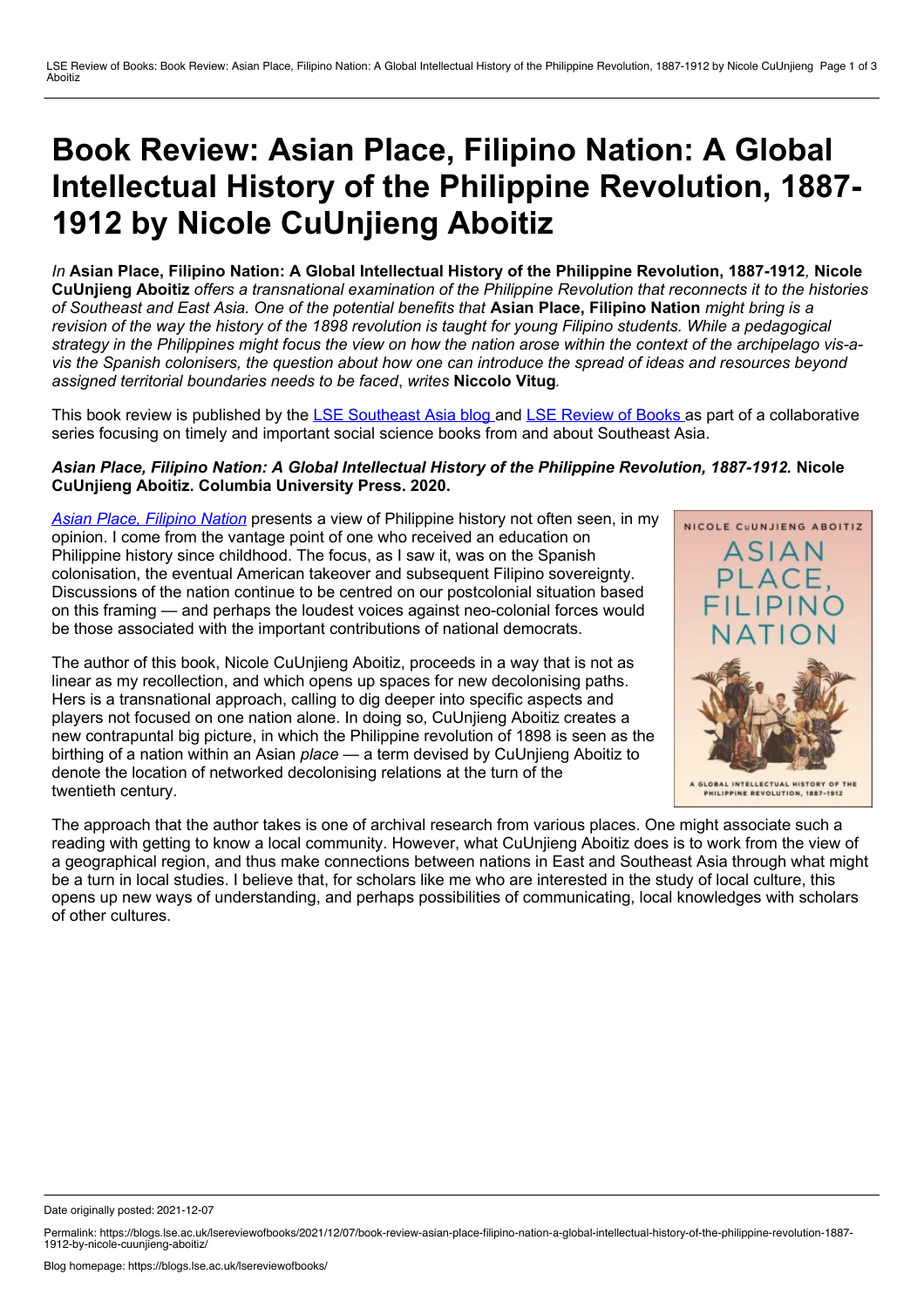

Image Credit: Crop of photo by Hitoshi [Namura](https://unsplash.com/@namu_photograph?utm_source=unsplash&utm_medium=referral&utm_content=creditCopyText) on [Unsplash](https://unsplash.com/@namu_photograph?utm_source=unsplash&utm_medium=referral&utm_content=creditCopyText)

A Filipino reading this book would likely be familiar with some of the players in the Philippine revolution. There is the Propaganda Movement, to which are associated Jose Rizal, Marcelo del Pilar and Mariano Ponce, who would be a central figure in the Pan-Asianist movement. Their attempts to call for reforms from the Spanish government through various forms of writing would be recalled in this book, though the focus would be on the aspect of creating an impression of race. This is an important turn because of its relevance to how relations with other Asians would be forged.

While immediate recall of the Philippine revolution would be centred on fighting against the Spanish, and later against the Americans after the Treaty of Paris, *Asian Place, Filipino Nation* is trained on how assistance was sought for from alliances developed within Asia. A big focus of this book is relationships with Japanese players, as Japan was seen as a force that rose up against the imperial motions of the United States thanks to the Meiji restoration.

One of the most interesting details in the book pertains to how there was a sense of paranoia among the Spanish colonisers about how players in the revolution such as Andres Bonifacio sought assistance from Japan. This is very related to how Jose Rizal wanted to enable those from the Philippine islands to gain an education from outside the archipelago. CuUnjieng Aboitiz interestingly mentions that certain Japanese cities such as Yokohama were hubs for revolutionary action, thus prompting opinions that Spain should place its representative in the East Asian country on alert.

Other players in the Asian place were also discussed. From the Philippines, this would be Mariano Ponce, who was given a diplomatic role in the revolutionary government of Emilio Aguinaldo. Ponce was able to forge relations with the Japanese, but perhaps the most famous friend that he would make was Sun-Yat-sen, who is associated with China and Taiwan. On the other hand, the Dong Du (Go East) movement in Vietnam would also encourage study in Japan in order to foster decolonisation.

One of the potential benefits that *Asian Place, Filipino Nation* might bring is a revision of the way the history of the 1898 revolution is taught for young Filipino students. While a pedagogical strategy in the Philippines might focus the view on how the nation arose within the context of the archipelago vis-a-vis the Spanish colonisers, the question about how one can introduce the spread of ideas and resources beyond assigned territorial boundaries needs to be faced. At a time when global flows have been established as important parts of critical and cultural discussions, it is hoped that the idea can be translated for learners at secondary and even primary levels.

Date originally posted: 2021-12-07

Permalink: https://blogs.lse.ac.uk/lsereviewofbooks/2021/12/07/book-review-asian-place-filipino-nation-a-global-intellectual-history-of-the-philippine-revolution-1887-<br>1912-by-nicole-cuuniieng-aboitiz/